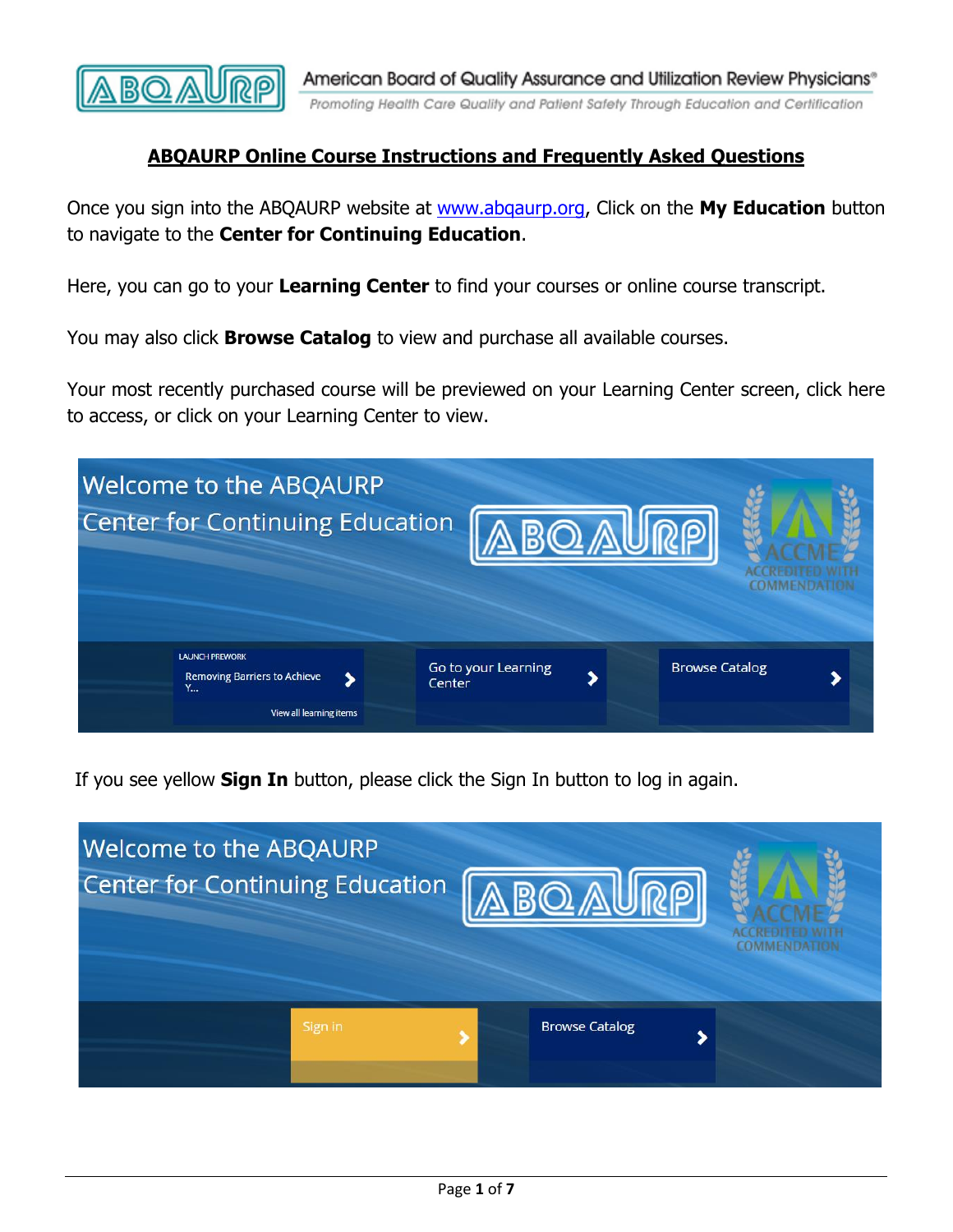

To begin taking the course modules, click the "**Launch prework**" button to start each course. You will be required to take a **Pre-test**. The pre-test is not graded and you will not view the results. The pre-test scoring is used by the education department to analyze practice gaps and measure learning objectives.

| Open From 06/18/2020 until<br>$\bigcirc$<br><i>08/17/2020</i>                                 |
|-----------------------------------------------------------------------------------------------|
| <b>Z</b> Launch Prework                                                                       |
| Open From 06/21/2020 until<br>$\left( \cdot \right)$<br>08/20/2020<br><b>Z</b> Launch Prework |
|                                                                                               |

If you return to the course at a later time and you have completed some portion of the course, you will click **Launch** again to return to where you left off.

| ARN UP TO | Removing Barriers to Achieve Your<br><b>Population Health Goals</b> | Open From 06/18/2020 until<br>08/17/2020 |
|-----------|---------------------------------------------------------------------|------------------------------------------|
| CME/CE    | 33%                                                                 | <b>Z</b> Launch                          |

Follow the on-screen prompts to continue through the course, i.e. choose **Next** to begin the course module.

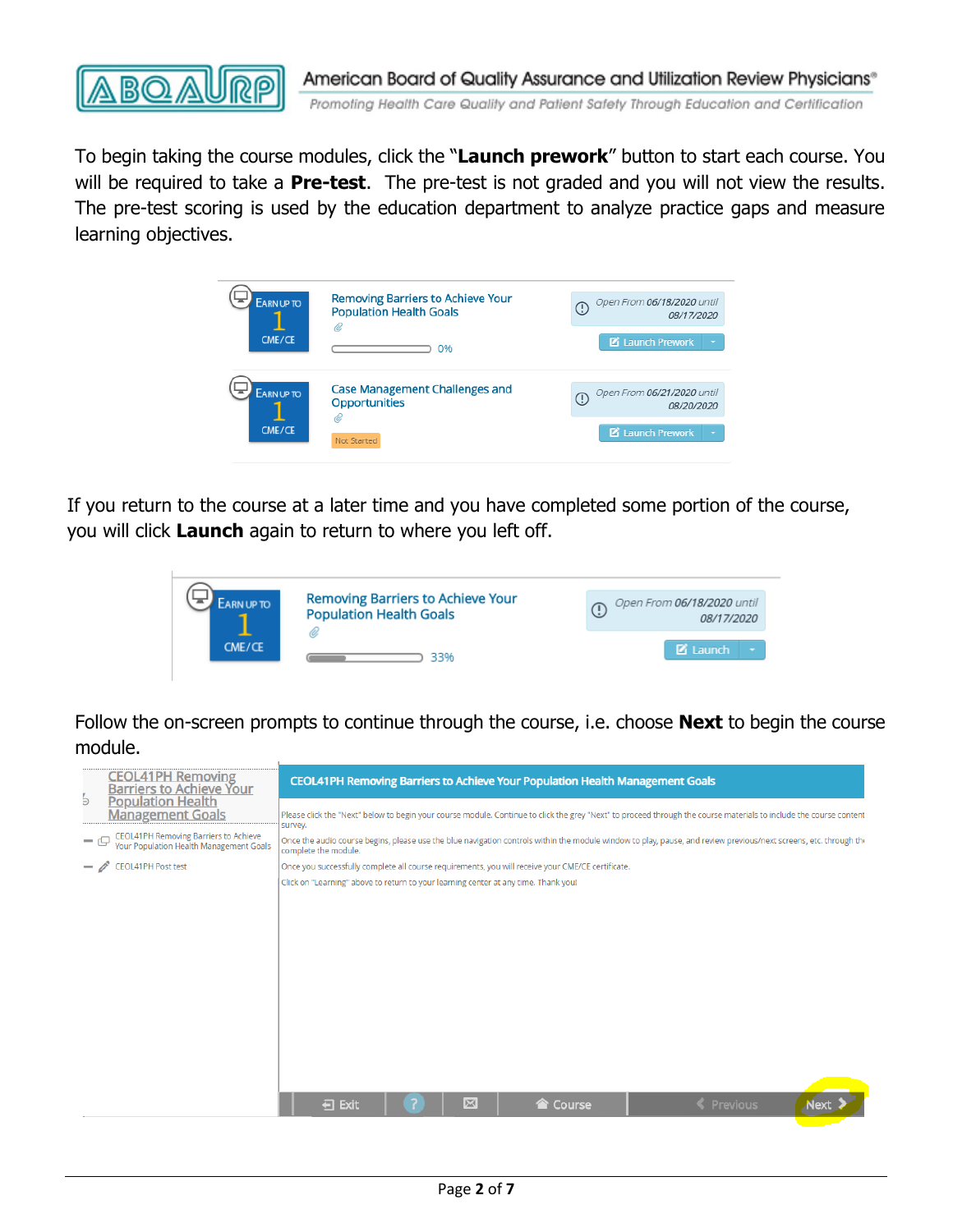

Click on the **Resources** tab to view or download presentations/handouts.



Click on the **Next button** on the bottom of the presentation to continue through the course presentation to the class.

| <b>Removing Barriers in Pop Health</b><br><b>Resources</b>                                                             |                                                                                                                                                                           |
|------------------------------------------------------------------------------------------------------------------------|---------------------------------------------------------------------------------------------------------------------------------------------------------------------------|
|                                                                                                                        | ough Education and Certificat                                                                                                                                             |
|                                                                                                                        | <b>Menu</b>                                                                                                                                                               |
| <b>Removing Barriers in Order to Achieve</b><br><b>Your Population Health Management Goals</b>                         | 1.05_Salam_41stAnnual<br>1.1. Removing Barriers in Order<br>to Achieve Your Population<br><b>Health Management Goals</b><br>1.2. Conflict of Interest<br><b>Statement</b> |
| Tabassum Salam, MD, FACP, CHCQM                                                                                        | 1.3. Learning Objectives<br>1.4. Overview                                                                                                                                 |
| Senior Physician Advisor, Population Health<br>Christiana Care Health System                                           | 1.5. What does Population<br>Health [Management] mean to<br>1.6. Population Health<br>1.7. Population Health Terms<br>1.8. Goals                                          |
| Navigating What's next with Population Health, Quality<br><b>Improvement, and Patient Safety</b>                       | 1.9. Barrier and Interventions<br>1.10. Do you risk stratify your<br>populations?<br>1.11. Risk Triangle<br>1.12. Payer Types - NEJM<br>Catalyst                          |
| Disney's BoardWalk Inn - Lake Buena Vista, Florida<br>6640 Congress Street, New Port Richey, FL 34653 - (800) 998-6080 | 1.13. Data<br>1.14. Barriers to Acquiring and<br><b>Incorporating Data</b><br>1.15. Clinical and Financial                                                                |
| <b>C PREV</b><br>NEXT <sub>3</sub>                                                                                     | <b>Predictions</b><br>1.16. Health Behaviors<br>1 17 Risk Triangle                                                                                                        |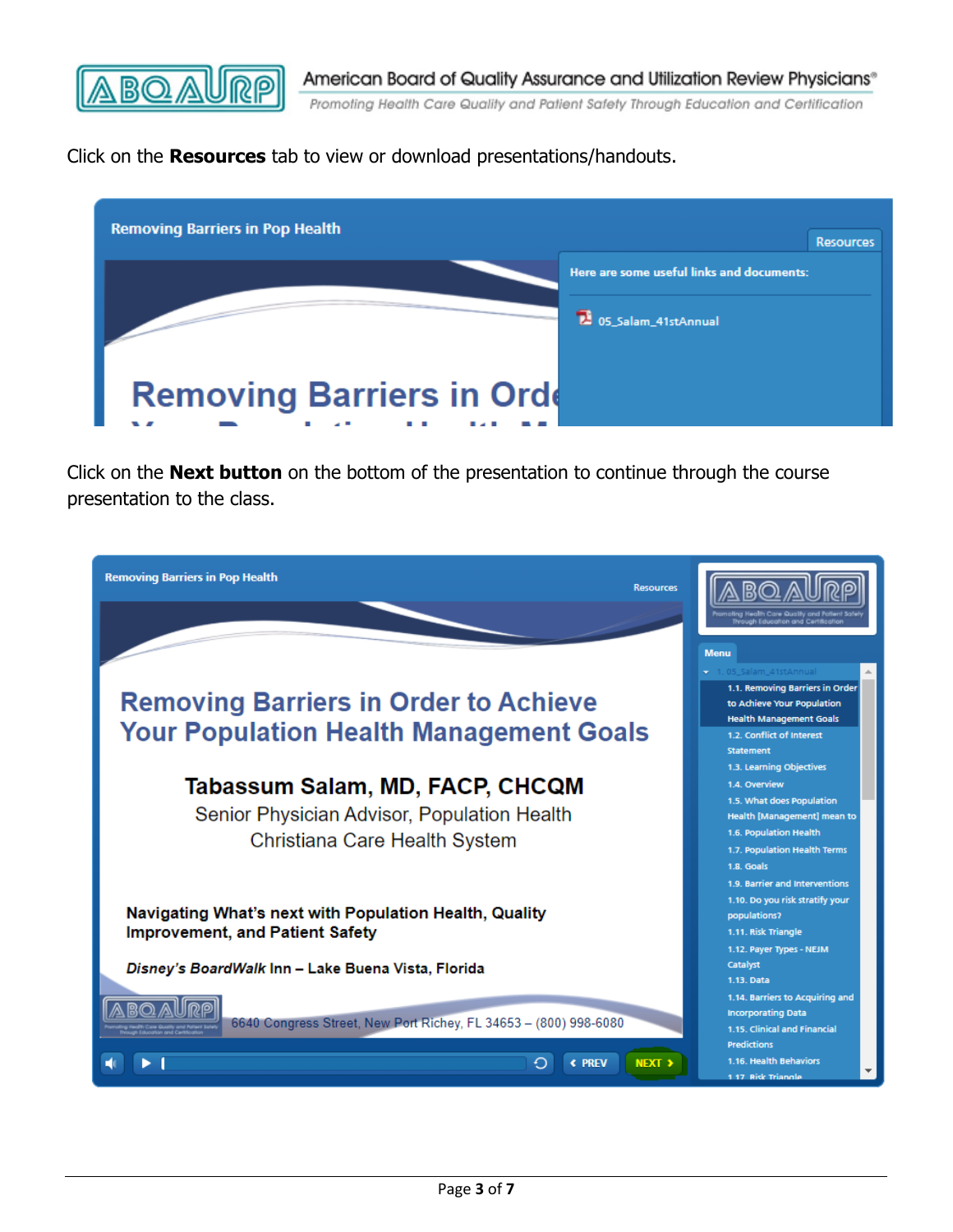

You may also access additional resources by clicking on the **Info tab** on the course module contents window or clicking on the paper clip when viewing the course in your Learning Center.



You must read or listen to each module in its entirety to mark it as complete (progress bar in your Learning Center will indicate progress). Once all modules are completed, you will have access to the **Post test**.

Once you are finished with the module, click **Next** to proceed to the Post test (which includes the Course Survey) OR click on the Post test in the module contents window.

| American Board of Quality Assurance and Utilization Review Physicians®                                                                                                                                                                        |               |                                                                                                                                                                                       | Progress (                     | 33%               |             |
|-----------------------------------------------------------------------------------------------------------------------------------------------------------------------------------------------------------------------------------------------|---------------|---------------------------------------------------------------------------------------------------------------------------------------------------------------------------------------|--------------------------------|-------------------|-------------|
| Promoting Health Care Quality and Patient Safety Through Education and Certification                                                                                                                                                          |               |                                                                                                                                                                                       |                                |                   |             |
| CONTENTS                                                                                                                                                                                                                                      | <b>J</b> INFO | Learni > Removing Barriers to Achieve Your Popula > CEOL41PH Removing Barriers to Achieve Your Population Hea > CEOL41PH Removing Barriers to Ach                                     |                                |                   |             |
| CEOL41PH Removing<br>Barriers to Achieve Your<br>Population Health<br><b>Management Goals</b><br>CEOL41PH Removing Barriers to Achieve<br>Your Population Health Management<br>Goals<br><b>CEOL41PH Post test</b><br>$\overline{\phantom{a}}$ |               | <b>Information</b><br>• Status<br>passed<br>• Submitted<br>06/21/2020 8:36 PM<br>• Name<br>• Test mode<br>For credit<br>- Attempt<br>$\overline{2}$<br>• Corrected by<br><b>SCORM</b> |                                |                   |             |
|                                                                                                                                                                                                                                               |               |                                                                                                                                                                                       |                                |                   |             |
|                                                                                                                                                                                                                                               |               |                                                                                                                                                                                       |                                |                   |             |
|                                                                                                                                                                                                                                               |               |                                                                                                                                                                                       |                                |                   |             |
|                                                                                                                                                                                                                                               |               | 日 Exit                                                                                                                                                                                | 図<br><b><sup> Course</sup></b> | <b>≮</b> Previous | <b>Next</b> |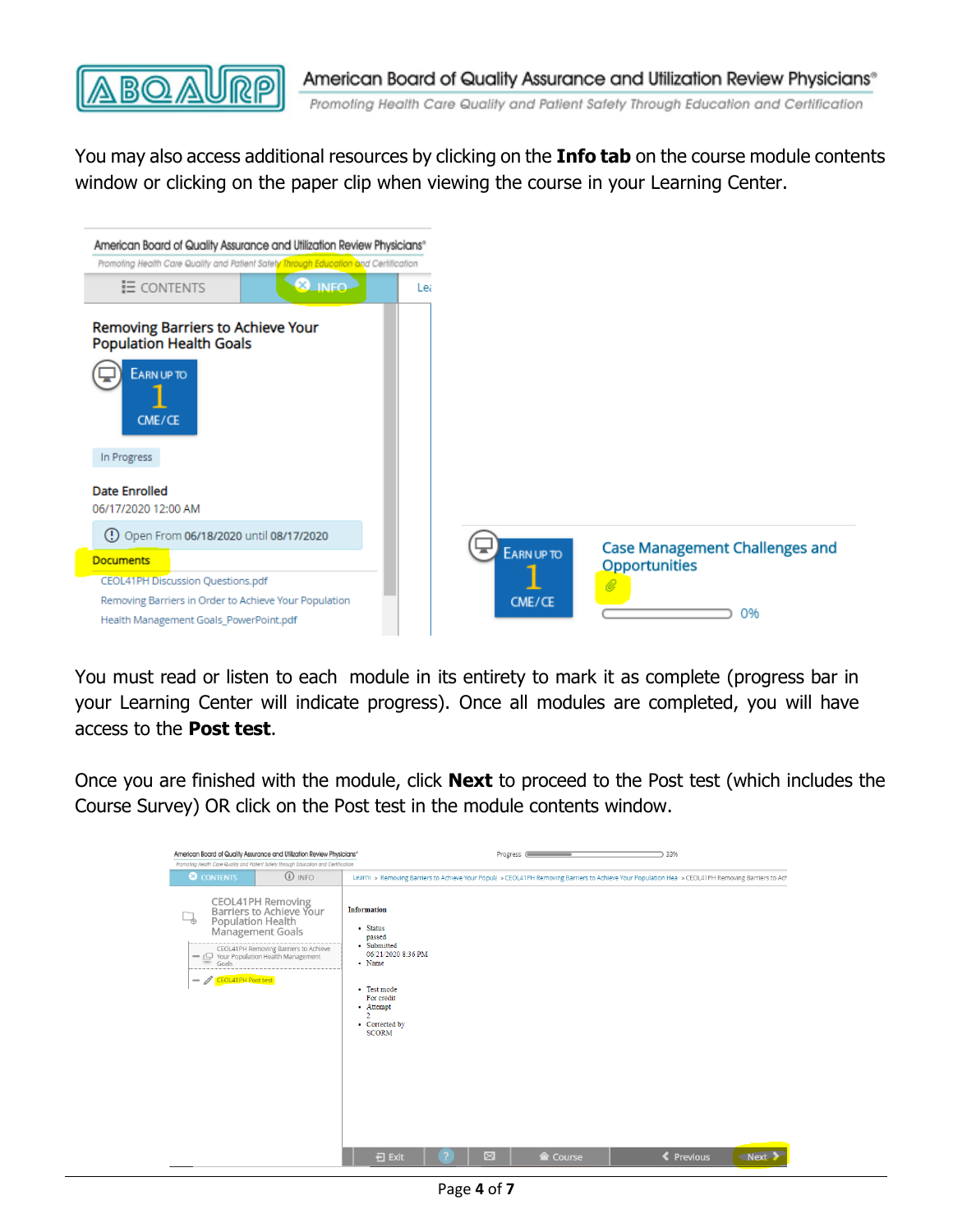

Click **Start** to begin the test and follow on-screen prompts to continue.

| <b>CEOL41PH Post test</b> |                   |
|---------------------------|-------------------|
| You are taking this Test  | <b>For credit</b> |
| Attempt                   |                   |
|                           | Start             |

Upon successful completion, you will be presented with your credit information and have the option to download or print your certificate.

| il Congratulations                                                                                     |
|--------------------------------------------------------------------------------------------------------|
| You have successfully completed activity Removing Barriers to<br>Achieve Your Population Health Goals. |
| This activity awarded the following credits:                                                           |
| 1.00 CE for Sub-Specialty Case Management                                                              |
| 1.00 CE for Sub-Specialty Managed Care                                                                 |
| 1.00 Continuing Education - Other                                                                      |
| 1.00 CE for Sub-Specialty Pt Safety/Risk Mgt                                                           |
| 1.00 CE for Sub-Specialty Transitions of Care                                                          |
| 1.00 CE for Sub-Specialty Physician Advisor                                                            |
| Show my Certificate                                                                                    |
| <del>★★★★★</del> / Write a review                                                                      |
| <b>Return to Learning Center</b>                                                                       |

This will automatically generate a notice of course completion to ABQAURP. There is nothing further for you to do to report completion to us.

#### **Want to complete your course at another time?**

Click on the **Learning** link within each course to return to your Learning Center where your place will be saved.

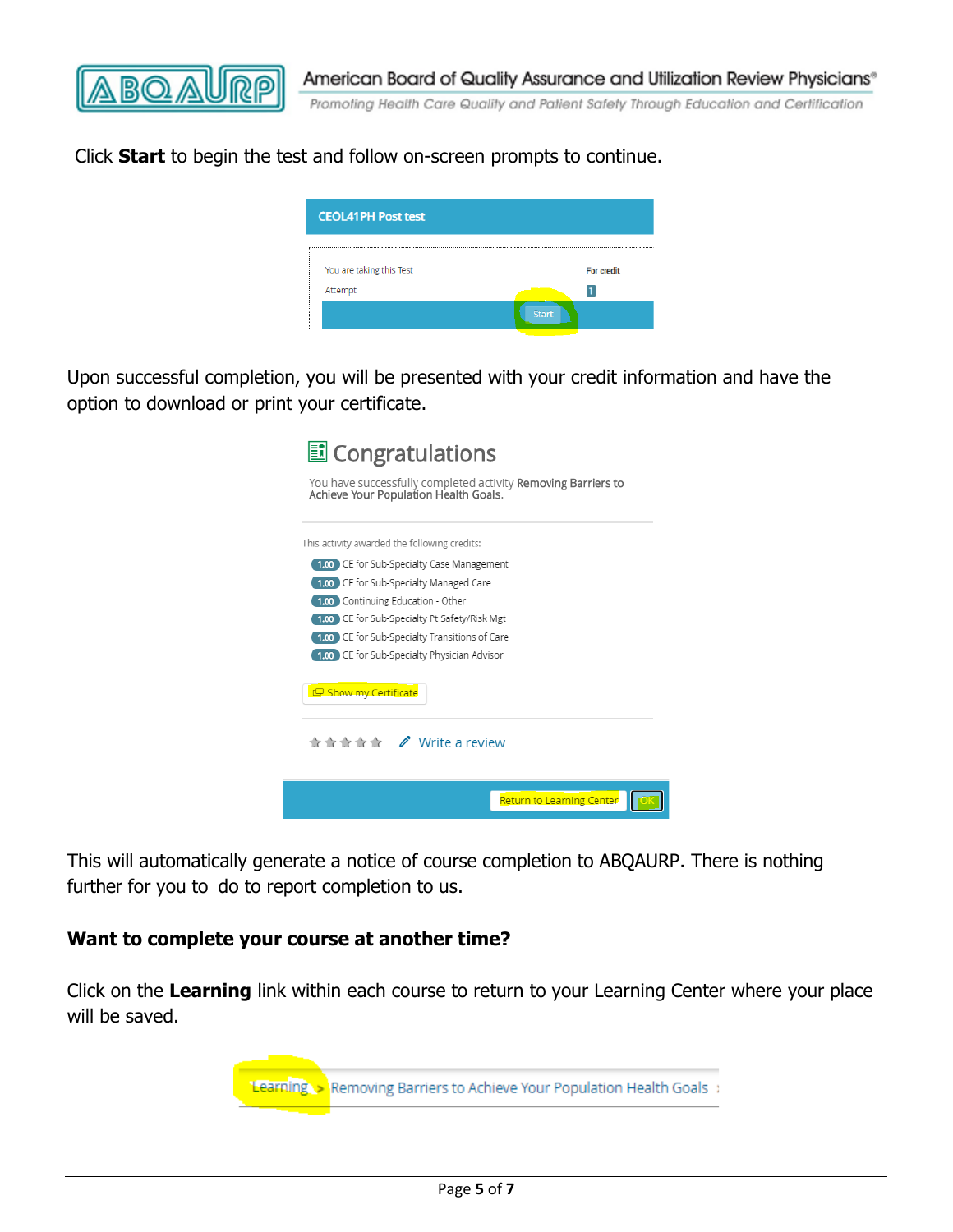

# **Already completed your course and want to access the course materials, course resources, your certificate or credit information?**

Click on the Completed tab in your Learning Center to find this information at any time.

| <b>Learning Center</b>                    |                                                                                                                                                 |                                                                             |  |
|-------------------------------------------|-------------------------------------------------------------------------------------------------------------------------------------------------|-----------------------------------------------------------------------------|--|
| Current                                   | Completed<br>Submissions                                                                                                                        |                                                                             |  |
| Search Learning Items<br>6 Learning Items | Q                                                                                                                                               | 11                                                                          |  |
| <b>EARN UP TO</b><br>营营营(0)               | Removing Barriers to Achieve Your<br>Population Health Goals<br>Online<br><b>View Course</b><br><b>View Submissions</b><br>View credits awarded | Satisfied and Completed<br>on 06/21/2020 8:40 PM<br><b>View Certificate</b> |  |

## **Looking for a transcript of completed courses?**

Click on the "three Dot menu icon" and choose Print Completed Learning from the drop-down menu.

| <b>Learning Center</b>                                                                        |           |             |                                              |
|-----------------------------------------------------------------------------------------------|-----------|-------------|----------------------------------------------|
| Current                                                                                       | Completed | Submissions |                                              |
| Search Learning Items<br>6 Learning Items                                                     |           | ▼           | Add External Training                        |
| Removing Barriers to Achieve Your<br><b>EARN UP TO</b><br>Population Health Goals @<br>Online |           |             | Add From Catalog<br>Print Completed Learning |